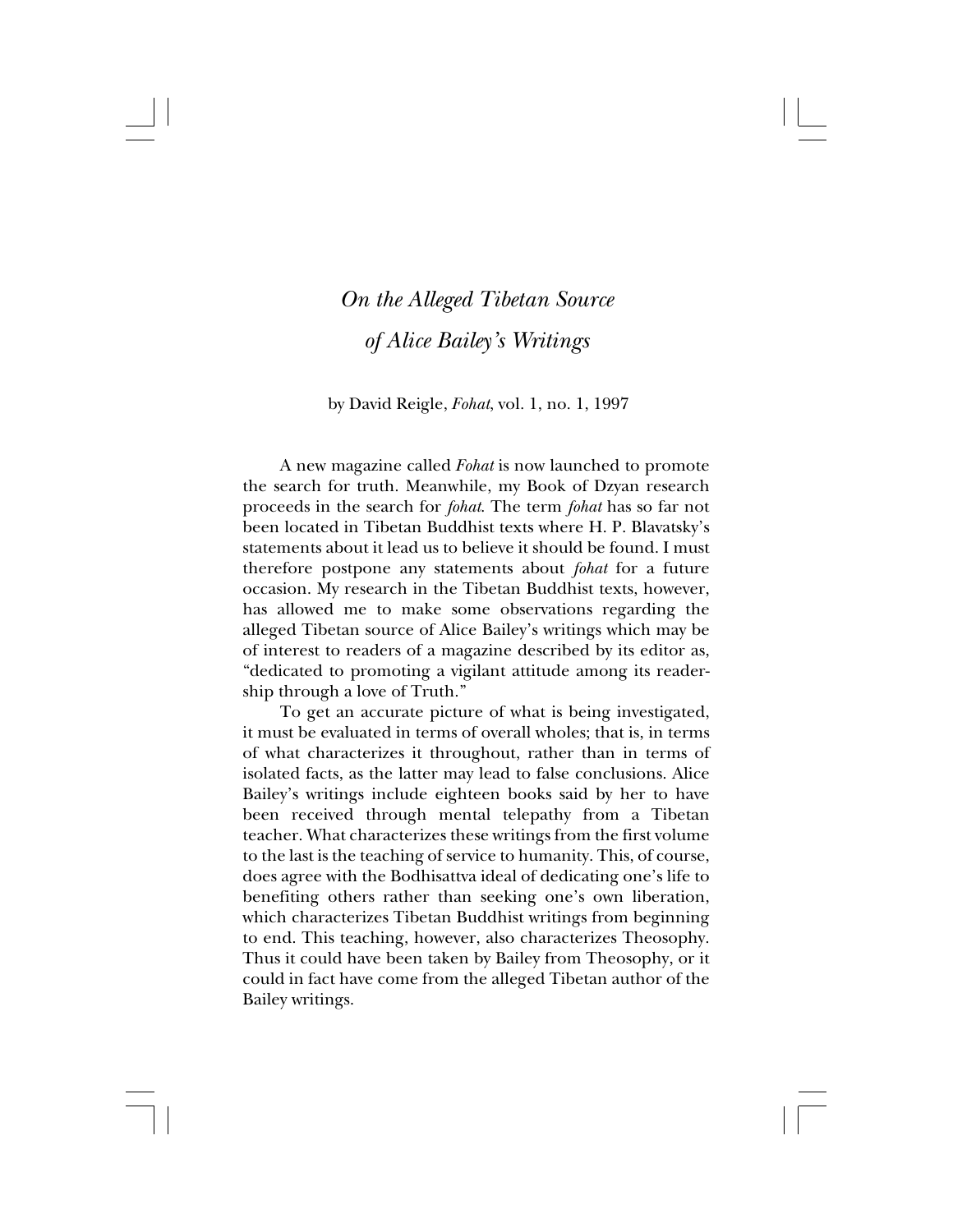2 *On the Alleged Tibetan Source of Alice Bailey's Writings*

There is a peculiar stylistic feature which characterizes the Bailey writings, something one does not usually see in English language writings. This is the habitual presentation of teachings within an outline structure using general topics, then divided into sub-topics, then subdivided into sub-sub-topics, etc., etc.; e.g.: "We will as usual divide our subject into three heads."1 This is a well-known characteristic feature of Tibetan writings. In fact, this feature is so characteristic of Tibetan writings that respected Buddhologist Prof. Ernst Steinkellner of the University of Vienna used it as the criterion to determine whether certain books were written by Indians or by Tibetans. "Steinkellner observes that these two treatises display the analytical system used by Tibetans of all epochs to structure their texts, the "divisions" or "sections" (*sa bcad*), a technique he has not been able to find in treatises of Indian origin; . . ."2 Certainly this stylistic evidence is as compelling as is the handwriting analysis evidence given by Dr. Vernon Harrison in his 1986 article on the infamous "Hodgson Report" to show that the Mahatmas, and not Blavatsky, wrote the Mahatma Letters.3 Theosophists who are glad to accept the latter as evidence in support of the authenticity of the Mahatma authorship of the Mahatma letters must by the same standard accept the former as evidence in support of the authenticity of the Tibetan authorship of the Bailey writings.

One of the most defining teachings of the Bailey writings is that on the five initiations, given in her first book, *Initiation, Human and Solar*, 1922, used throughout her writings, and given its final elaboration in her last book, *The Rays and the Initiations*, 1960. Although some of this material was first published in *The Theosophist*, including a three-part article on initiation in 1921, partly under her former name Alice Evans, this teaching really became known in the Theosophical movement through C. W. Leadbeater's *The Masters and the Path*, 1925. While the idea of initiation is not new, these teachings on the initations are not found in the earlier Theosophical writings of Blavatsky, but are considered by many to have originated with Bailey.

One of the most defining teachings of Tibetan Buddhism is the teaching of the path to Buddhahood in terms of five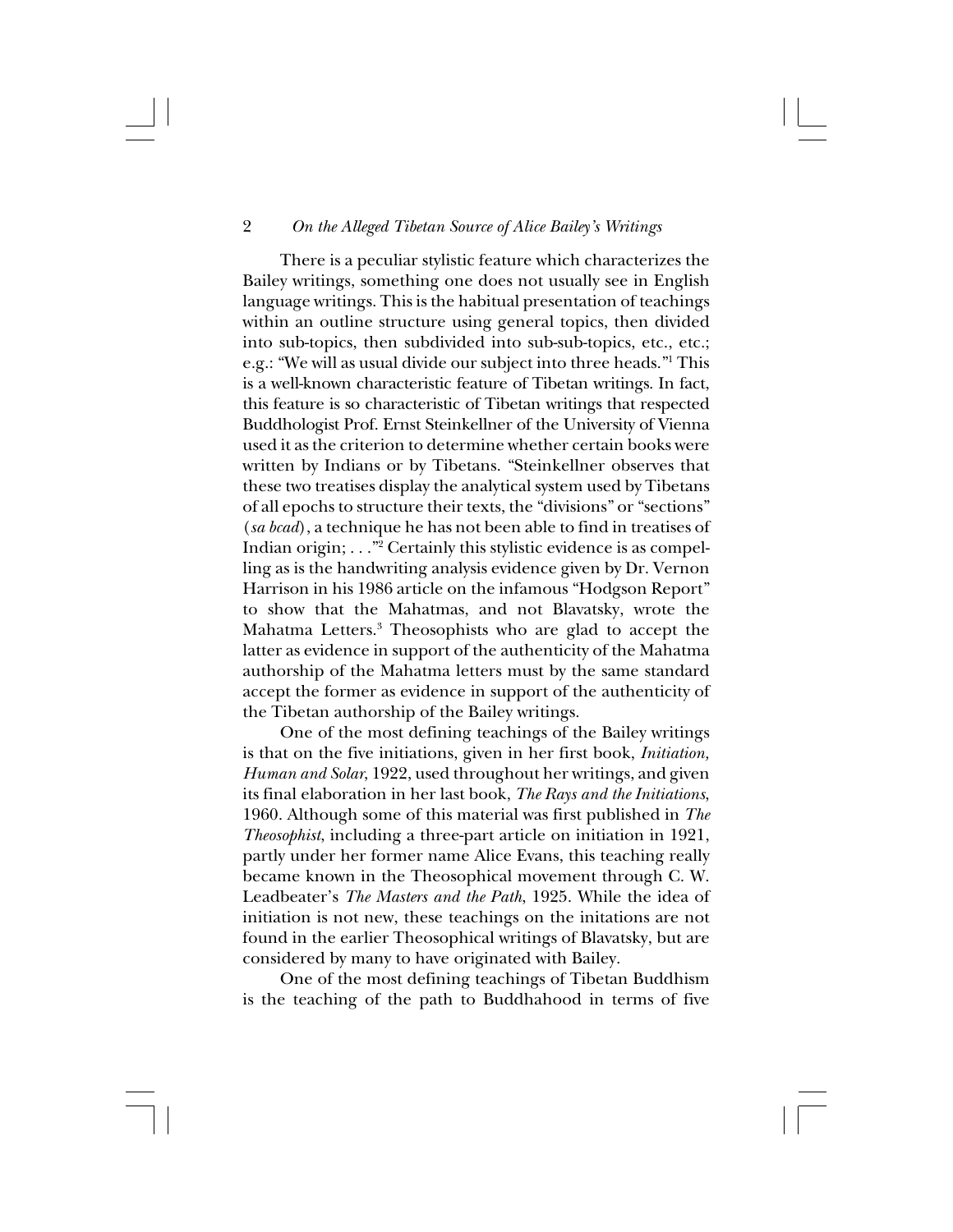divisions. It is taught in the *Abhisamayåla∫kåra*, the single most widely studied book in Tibet. This book is said to have been received from the future Buddha, Maitreya, when Asanga after developing the Great Compassion was able to visit him where he resides in Tußita heaven. It was memorized by the monks of virtually all the monasteries; and most of the great Tibetan teachers wrote commentaries on it, including Bu-ston, Dol-popa, Tsong-kha-pa, etc., etc. Yet this book never reached China, the other and earlier recipient of Mahåyåna Buddhism from India. Thus for the last millennium it has been a teaching specific to Tibet. The five divisions of the path to Buddhahood taught in the *Abhisamayåla∫kåra* are: the path of accumulation [of merit through service to others] (*sambhåra-mårga*), the path of application [to meditation practice] (*prayoga-mårga*), the path of seeing [when for the first time one sees the truth directly] (*darśana-mārga*), the path of cultivation of [higher] meditation (*bhåvanå-mårga*), and the path of no-more-training (*a≈aikßa-mårga*).

These five paths are not called initiations, and there seems to be no obvious connection between the Buddhist paths and the Bailey initiations, other than the mere number five. While studying these, however, I noticed some unusual coincidences between them. For example, the third initiation of the Bailey scheme is said to be the first major initiation: "As I have said, the first two initiations—those of the Birth and the Baptism—are not regarded by the Hierarchy as major initiations. They are in the nature of initiations of the threshold and are simply phases of, or preparatory to, the third initiation (as occult students call it), which is in reality the first major initiation."4 Similarly, the third path of the Buddhist scheme is said to be the first major path: "Here begins the Path proper, the Path of the Saint."5 "The last three [paths] represent 'the Path of the Saint' (*åryamårga*), whereas the first two are regarded as subservient degrees."6 But this parallel is still too general to allow any valid conclusions. There is, however, a teaching which is quite specific to Bailey regarding the fourth initiation, being not found even in Leadbeater, and is unique enough to have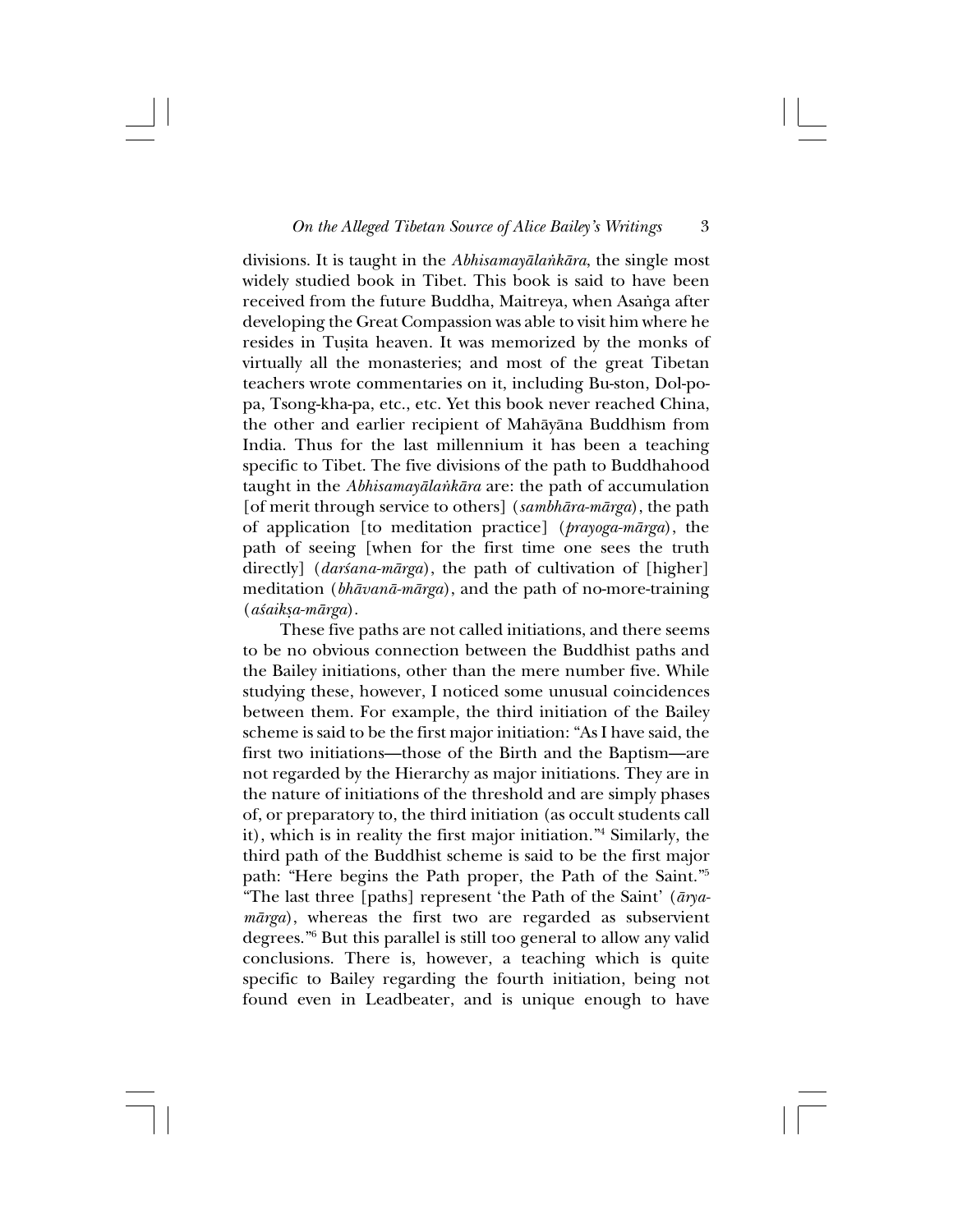aroused controversy and even ridicule. This is the teaching that "at the fourth initiation the lower vehicles go, and the adept stands in his intuitional body, and creates from thence his body of manifestation."7

In the *Abhisamayåla∫kåra* (2.30) the five paths are correlated with the ten grounds (*bhümi*), which had been taught in the earlier *Da≈abhümika-sütra*. All but the first of these ten *bhümis* are achieved on the fourth path. So it is on the fourth path that occurs what I here give in the words of Étienne Lamotte, perhaps the greatest translator of Buddhist texts in our time: "Now, from the eighth *bhümi* onward, a bodhisattva abandons his flesh body (*måµsakåya*) born from his father and mother, produced by his karmic actions, and subject to birth and death, in order to be clothed in a body born of the Absolute (*dharmadhåtujakåya*)."8 With this parallel we have, to my mind, left the realm of coincidence.

It should be noted that access to the *Abhisamayåla∫kåra* was opened up in the West only in 1929 with the publication of a Sanskrit-Tibetan edition by T. Stcherbatsky and E. Obermiller in the Bibliotheca Buddhica series from Leningrad. This was followed by Obermiller's English language study of it, "The Doctrine of Prajñā-pāramitā as exposed in the Abhisamayālamkāra of Maitreya," published in *Acta Orientalia* in 1932. Since such journals are generally accessible only to scholars, we reprinted this text in 1984 hoping to make it more accessible to others. In any case, neither Bailey nor anyone else in the West had access to this material in 1922 when *Initiation, Human and Solar* was published. Bailey's information, as cited above, could not have been taken from earlier Theosophical writings, since it is not found there; nor could it have been taken from earlier Buddhist writings, since it is not found there either. The Buddhist writings available at that time, and even in Blavatsky's time, such as R. Spence Hardy's *Eastern Monachism*, or Emil Schlagintweit's *Buddhism in Tibet*, give only the fourfold Hînayåna scheme of stream-enterer (*srota-åpanna*), oncereturner (sakrd-āgāmin), non-returner (anāgāmin), and arhat. Leadbeater must be given credit for checking these sources and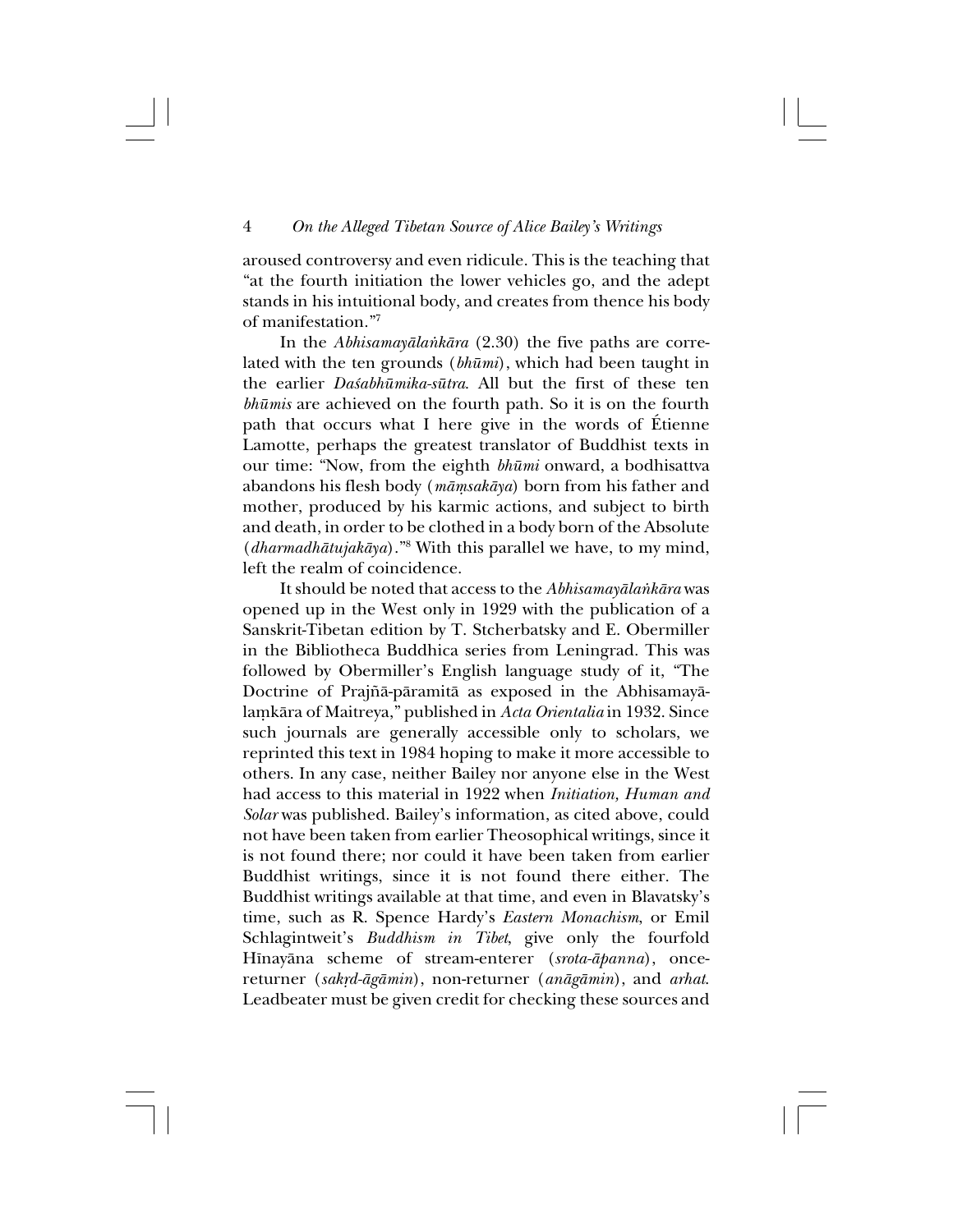attempting a correlation between these four and the initiations. However, this fourfold scheme does not agree with the fivefold Mahåyåna scheme taught in the *Abhisamayåla∫kåra*. Although the fourfold scheme is in fact found in the Perfection of Wisdom texts which the *Abhisamayåla∫kåra* is a commentary on, the latter text did not use this scheme. This is because, according to Tibetan tradition, the *Abhisamayåla∫kåra* gives the secret meaning (*sbas don*) of the Perfection of Wisdom texts.<sup>9</sup> Its fivefold scheme giving the secret meaning, said to have been received from Maitreya, was not known outside of Tibet and Mongolia until the publication of the work of Stcherbatsky and Obermiller. This all points to Bailey's actual contact with a Tibetan teacher.

Perhaps the biggest objection raised by Theosophists against a Tibetan source of the Bailey writings is the latter's frequent use of "God." Tibetans, like Buddhists everywhere, do not believe in God. For Theosophists, however, this is a sword which cuts both ways; for neither do they believe in *åtman*. In fact, it is not denial of God which for Buddhists defines their religion as Buddhist against all other religions, but denial of *åtman*. 10 Yet *åtman* is taught throughout Blavatsky's writings whose source is supposed to be the Tibetan Mahatmas. Does this mean that Blavatsky's writings could not have had a Tibetan source? If for Theosophists it does not, then they cannot say that Bailey's use of "God" precludes a Tibetan source for Bailey's writings.

Then there is the further question of whether not just a Tibetan, but a Tibetan Mahatma, could be the source of teachings using "God." Although the vast majority of Theosophists are believers in a God, many of the more serious students accept as authoritative K.H.'s clear statements from Mahatma Letter 10: "Neither our philosophy nor ourselves believe in a God, least of all in one whose pronoun necessitates a capital H. . . . Therefore, we deny God both as philosophers and as Buddhists."11 Yet Råjani Kant Brahmachårin, a Hindu believer in God on pilgrimage in Tibet, tells us of his meeting with Mahatma K.H.: "As long as I was there with the said Lama, he never persuaded me to accept Buddhism or any other religion,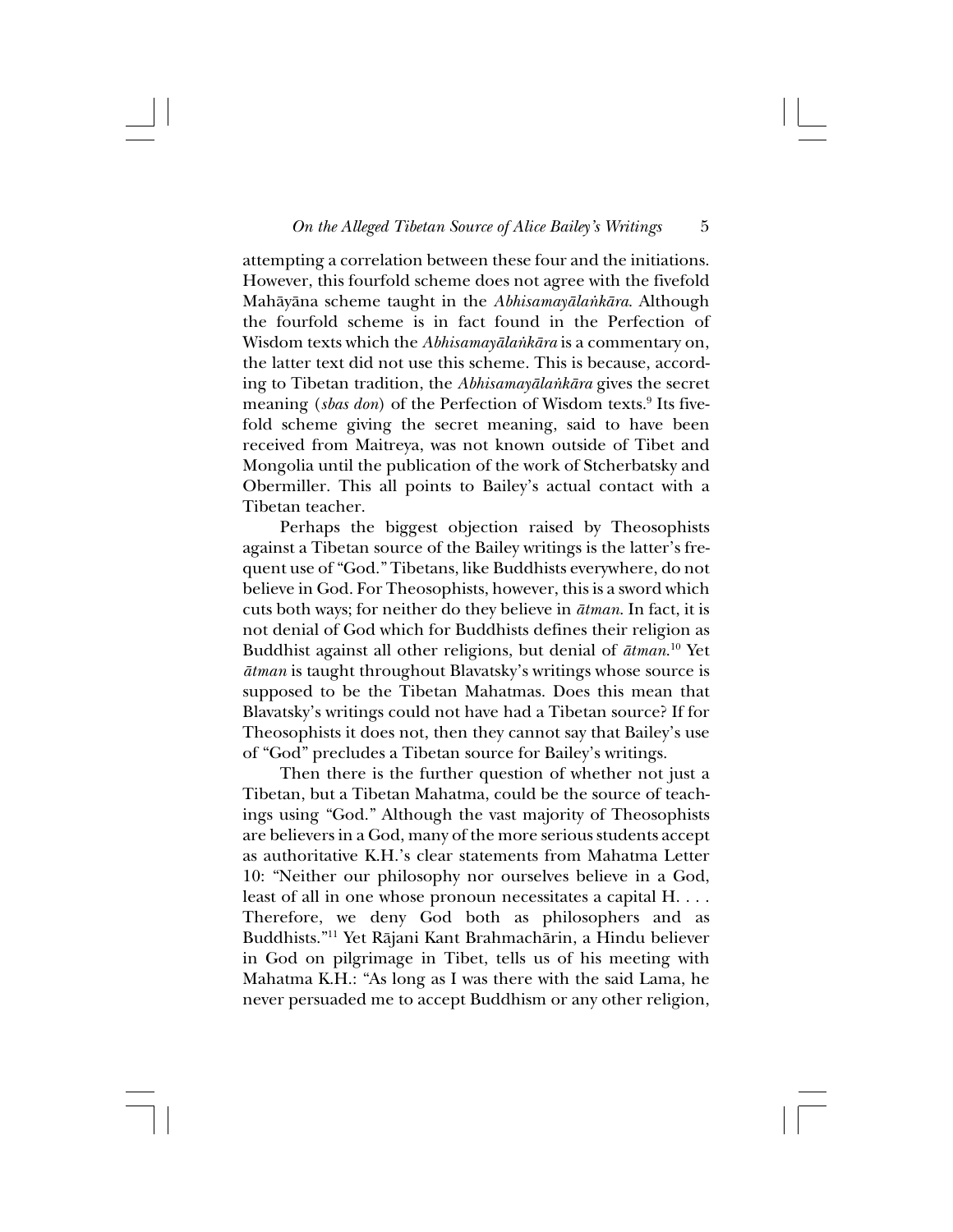but only said, 'Hinduism is the best religion; you should believe in the Lord Mahådeva—he will do good to you.'"12 If we accept this account as genuine, and Blavatsky certainly did, as she printed it in proof of the existence of the Mahatmas, whether it was K.H. or another Tibetan Mahatma, we have a Mahatma encouraging a believer's belief in a God. Must we then conclude that these Mahatmas are at best inconsistent, or at worst invented by Blavatsky? Most of us, I believe, would prefer to take a more charitable view and allow that a Tibetan Mahatma could himself hold very distinct views denying the existence of God, and yet give teachings to specific individuals which allow and even encourage their already existing belief in God. For research to be valid it cannot use two sets of standards. If we hold a charitable view toward our own teachings, to be consistent we must allow the possibility that a Tibetan Mahatma who does not believe in God, when addressing a population which does believe in God, might choose a presentation which allows and even encourages that belief.

The Bailey students, who are predominantly Christian or New Age, are less likely to undertake the study of a book which is Buddhist and at least 1,500 years old, even one by Maitreya. So I have written this article to Theosophists who in their search for truth may wish to study the actual book used in Tibet, the *Abhisamayåla∫kåra*. The book is extremely concise and difficult, giving one technical term after another, all of which require extensive explanation. Thus Tsong-kha-pa's commentary on its mere 273 verses covers 710 folios, or 1,420 pages. Because of its complexity, even with the flowering of Tibetan Buddhism in the West in the last couple decades, no new books on it have so far reached the public. Much new material on it, however, has become available in the academic community since the early 1930s; and I have utilized this in preparing a new Sanskrit-Tibetan edition of it, correcting the errors found in the 1929 edition, for the benefit of those who wish to study it in the original.